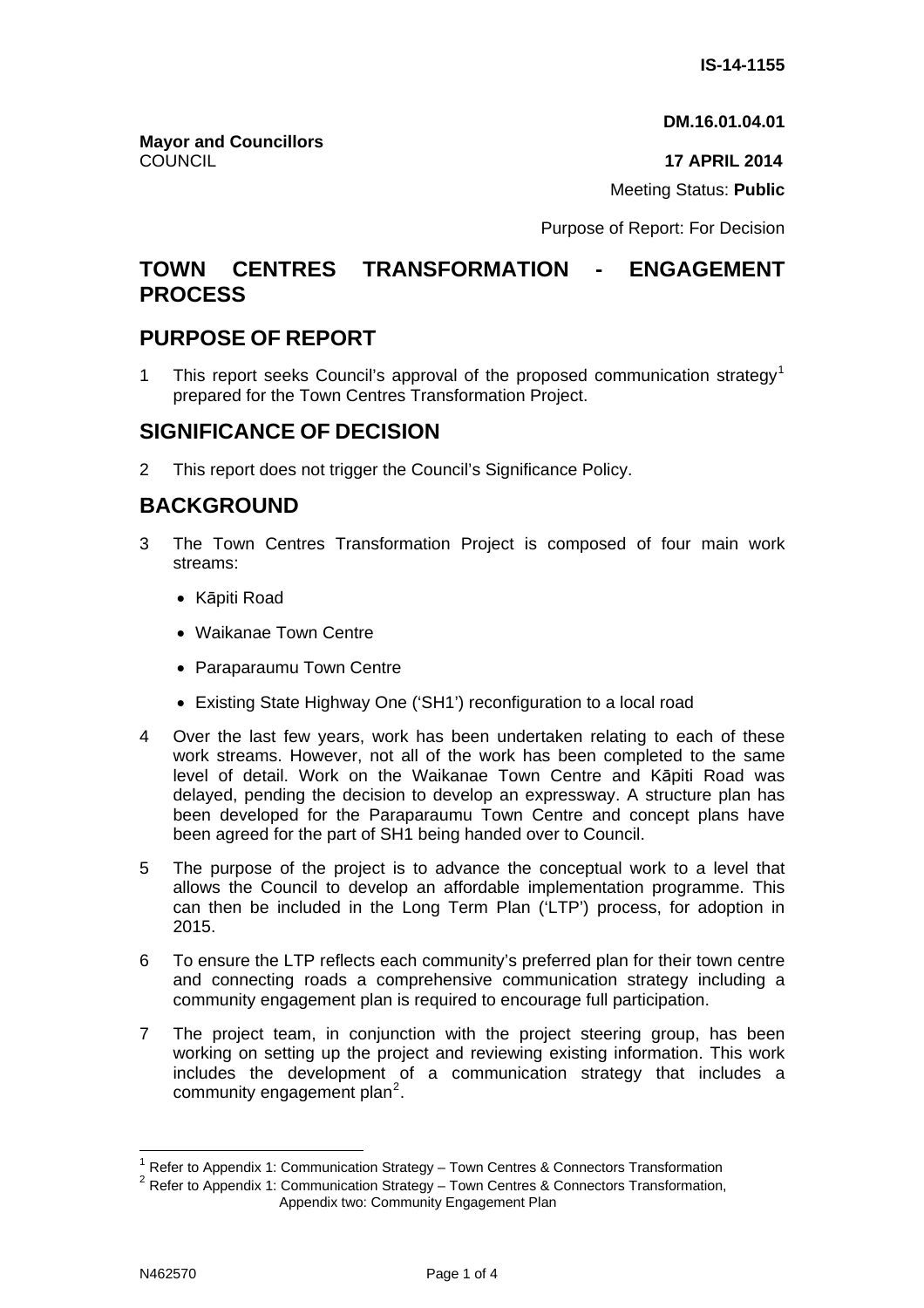# **CONSIDERATIONS**

#### **Issues**

- 8 The project communication strategy sets the framework for all communications to inform affected stakeholders and mitigate some of the risks that could impede the success of the project. One key risk mitigation measure is the development of a comprehensive community engagement process. The proposed strategy includes a community engagement plan that has been developed following project briefings with the Council, Te Whakaminenga o Kāpiti, Waikanae Community Board and Paraparaumu/Raumati Community Board.
- 9 The proposed strategy includes the development of a stakeholder register. This register will evolve as the project progresses, with additional stakeholders being added as they are identified. Each stakeholder is grouped in the proposed engagement plan<sup>[3](#page-1-0)</sup> to reflect their differing issues and requirements. Broadly the groups are as follows:
	- Council Partners: this group includes; the Council, Waikanae and Pararparaumu/Raumati Community Boards, Te Whakaminenga o Kāpiti, the Youth and Older Persons Councils and Kāpiti Accessibility Advisory Group.
	- Location specific Groups: these will include (but are not limited to); Property owners, business owners, community groups and agencies, emergency services, local schools and local residents/shoppers.
	- Investor group: this will include developers, private investors and Government funding organisations.
	- Wider Community: this will include other interested parties and wider users of the town centres. This wider consultation will include briefing to Ōtaki and Paekākāriki Community Boards.
- 10 The engagement plan will further break down these groups for engagement as the project progresses. For example, the Waikanae Town Centre 'Blueprint' engagement activities will involve a sub-set of these broader groups that are particularly interested in the Waikanae Town Centre.
- 11 The proposed engagement plan identifies distinct location differences that will require focused public engagement. This is to ensure targeted communications can be developed for each area. Each focus area<sup>[4](#page-1-1)</sup> will cover the project work streams as follows:
	- Waikanae this covers the town centre and the Waikanae portion of the SH1 work.
	- Paraparaumu this covers the town centre, the Paraparaumu portion of the SH1 work and Kāpiti Road, west of the expressway.
	- Kāpiti Road this covers the easterly portion of Kāpiti Road, the airport developments and the entrance to Paraparaumu Beach residential area.

<span id="page-1-0"></span> $3$  Refer to Appendix 1: Communication Strategy – Town Centres & Connectors Transformation, Appendix two: Community Engagement Plan

<span id="page-1-1"></span> $4$  Refer to Appendix 2: Maps showing extent of Waikanae and Paraparaumu Town Centres relevant to this project.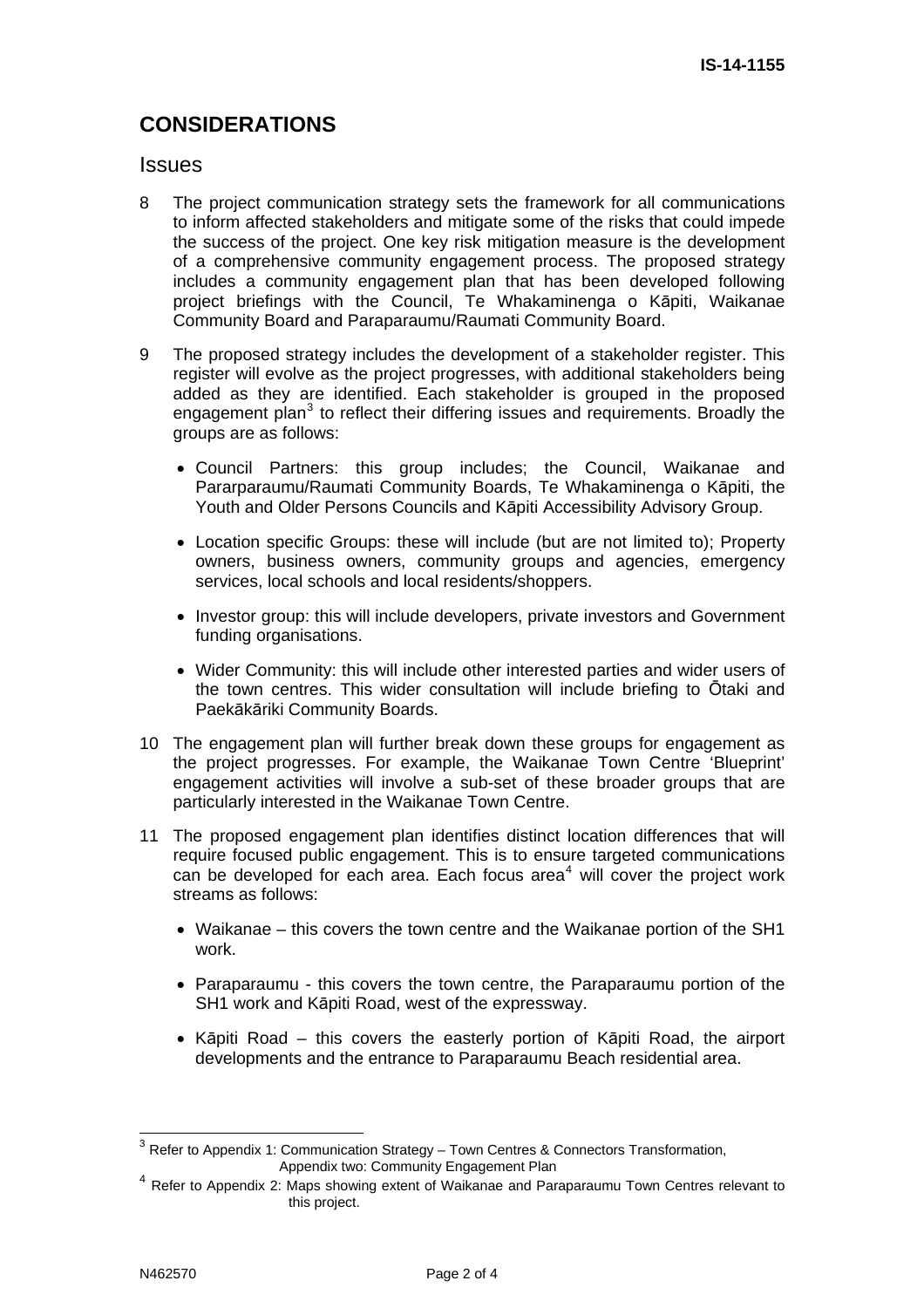- $\bullet$  District wide this is to ensure that all users of the town centres have the opportunity to be involved.
- 12 There will be key project deliverables that will require Council and Community Board sign-off. To ensure the deliverables reflect the communities' needs a programme of key engagement activities<sup>[5](#page-2-0)</sup> is proposed:
	- **April/ May 2014 Project Introduction.** Notification to stakeholders and the community that the project is underway.
	- **May 2014 Waikanae Town Centre 'Blueprint' Open Day**. This will be a presentation and an opportunity for community feedback on the design principles, community outcomes and design information regarding a proposed Blueprint for the Waikanae Town Centre.
	- **June 2014 Project Update for Preliminary Concept Design.** Notification to stakeholders and the community that summarises the Preliminary Concept Design discussions and present the four work streams as an integrated community package.
	- **July 2014 Community Open Days for Town Centre Concept Designs**. This will be a series of Open Days/Design Workshops held for Paraparaumu and Waikanae Town Centres and Kāpiti Road that present preliminary concept design information based on engagement to date.
	- **October/November 2014 Project Update for Concept Design.** Notification to stakeholders and the community that summarises the Concept Design discussions and presents a preferred Concept Design for the town centres and Kāpiti Road.
- 13 This programme is designed to allow time for the appropriate sign-off of the project's key deliverables. Council decision points are incorporated in the proposed engagement plan $^6$  $^6$  reflecting the three key deliverables arising from the technical and community engagement processes. The plan has these decision points occurring in June, September and October 2014.
- 14 This programme has been designed to lead into the Council's LTP process. One of the top risks identified as part of the project's risk analysis was the difficulty of co-ordinating a number of competing elements. A well developed communication and engagement plan is proposed to mitigate this risk. If the time constraint placed on the public and Community Boards is found to be too restrictive there is the ability to delay some of the key deliverables and still use the information gathered to inform the initial years of the 2015 LTP.

### Financial Considerations

15 There are no financial implications as all activities<sup>5</sup> are within the current budgets.

#### Legal Considerations

16 There are no legal considerations.

<span id="page-2-0"></span> $<sup>5</sup>$  Refer to Appendix 1: Communication Strategy – Town Centres & Connectors Transformation, page 15;</sup> Appendix two: Community Engagement Plan, page16; Appendix three: Kapiti Town Centres plan on a page and Appendix four: Live action plan for

<span id="page-2-1"></span>communication and engagement, for the completed details on activities.<br>6 Refer to Appendix 1: Communication Strategy – Town Centres & Connectors Transformation, Appendix three: Kapiti Town Centres plan on a page.